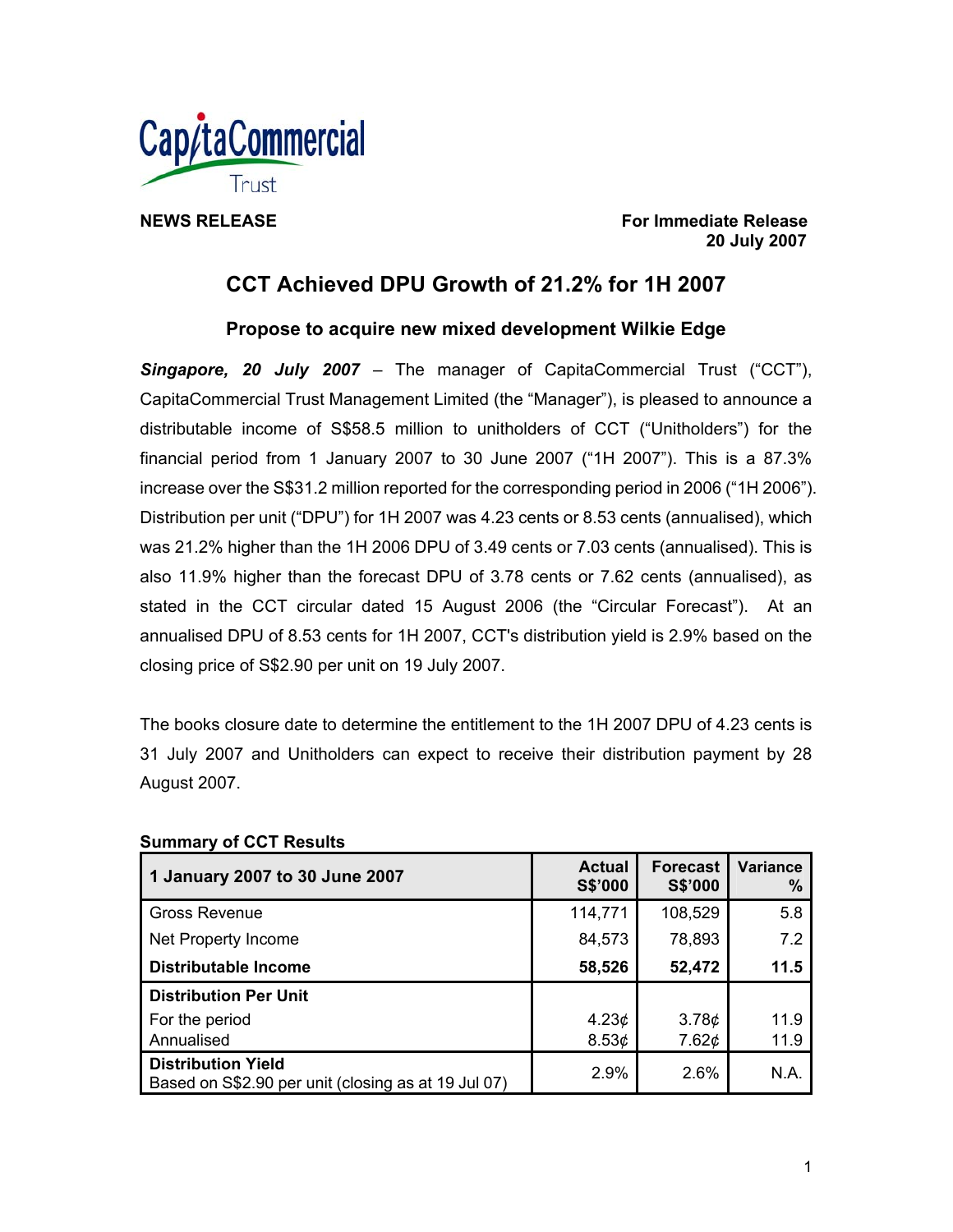Mr Richard Hale, Chairman of the CapitaCommercial Trust Manager said, "CapitaCommercial Trust has achieved excellent results in the first half. With the continuing strong economic growth in Singapore, the trust's net asset value and its average rent have also been on the rise. To maintain future growth, besides buying completed buildings, our core strategy will include acquiring buildings under development on a pre-commitment basis and taking direct stakes in development projects, both in Singapore and abroad. In Singapore today, we are announcing the acquisition of Wilkie Edge, a mixed project currently under development which is strategically located at the fringe of the Downtown Core. Overseas, we have invested in the Malaysia Commercial Development Fund which invests in new commercial developments in Malaysia. With the acquisition of Wilkie Edge, our total assets will grow to approximately S\$4.8 billion. We will continue to actively seek opportunities to generate long term value and deliver sustainable total returns to our Unitholders."

Mr David Tan, Chief Executive Officer added, "The accretive acquisition of Raffles City in September 2006 and higher office rents have translated into stronger financial performance for CCT year-on-year. With the buoyant office market, the portfolio has registered an increase in valuation of S\$730.2 million, bringing the net asset value per unit to S\$2.39 on an adjusted basis. We are also acquiring development projects which will add to our portfolio. The acquisition of Wilkie Edge before its completion will allow us to shape the ideal tenant mix and profile. CCT remains committed to sustainable consumption and protecting the environment. To this end, in May 2007, two more of CCT's assets, HSBC Building and Raffles City were accredited with the Green Mark Award. Capital Tower has also maintained its Green Mark Gold accreditation since it first received the award in May 2005."

#### **Proposed Acquisition of Wilkie Edge**

CCT has signed a conditional sale and purchase agreement with CapitaLand Selegie Pte Limited, an indirect wholly-owned subsidiary of CapitaLand Limited, to acquire Wilkie Edge, a proposed 12-storey mixed development comprising office, retail and serviced apartment units with basement car park and ancillary facilities. With a gross floor area of about 29,812 sq m, it is still under development and targeted to complete in the fourth quarter of 2008.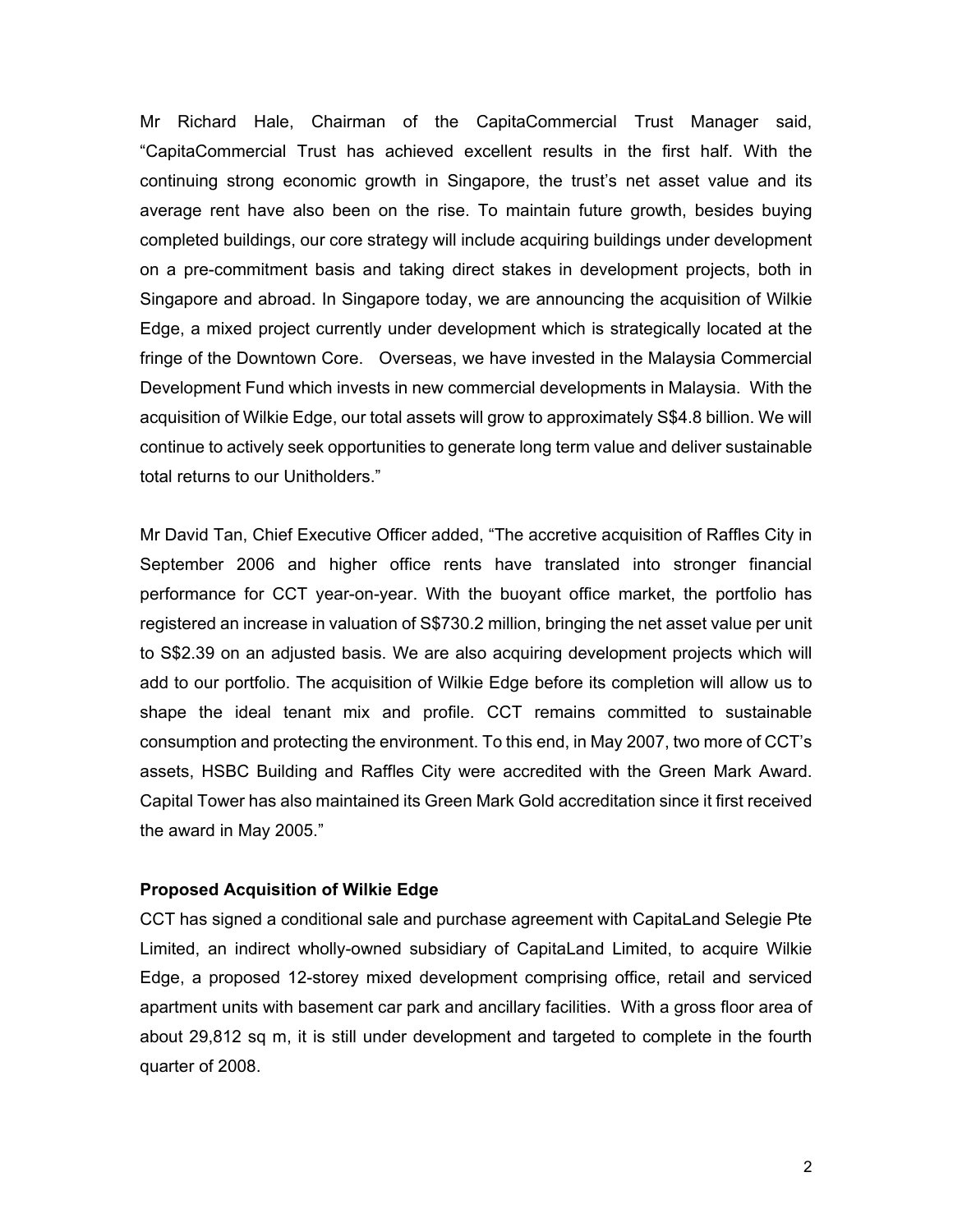The purchase consideration for Wilkie Edge is S\$262.0 million (about S\$1,177 psf based on total net lettable area). Additionally, CCT will grant the vendor and/or its nominee an option to lease the serviced apartments for the remainder of the 99 year leasehold less one day, for a consideration of S\$79.3 million. The option period is three months. In the event the option is exercised, the purchase consideration to CCT will be reduced to S\$182.7 million (about S\$1,313 psf based on total net lettable area) for the office and retail components as well as the common areas including car parks.

The transaction is conditional upon CCT getting its Unitholders' approval to purchase the property as this is an interested party transaction. Please refer to the SGXnet announcement dated 20 July 2007 and the Appendix for more details.

## **Higher Net Asset Value of S\$2.39 Per Unit**

As at 1 June 2007, the CCT portfolio was revalued at S\$4.6 billion, resulting from an increase in valuation of S\$730.2 million. The nine properties in Singapore were valued by CB Richard Ellis (Pte) Ltd ("CBRE"), while Wisma Technip in Malaysia was valued by PPC International Sdn Bhd. CCT's adjusted net asset value (after deducting the distributable income) is S\$2.39 per unit as at 30 June 2007, 28.5% above S\$1.86 per unit as at 31 December 2006.

## **Office Lease Expiry Profile Gives Rental Upside**

For 1H 2007, rental rates registered robust growth as the weighted average rent increase achieved was 66.0% against preceding rent and 24.9% against forecast rent for both new leases and renewals. With over 50% of office leases (by gross rent) expiring in 2008 and 2009, they will provide rental growth opportunities for CCT going forward.

## **Sale of Wisma Technip to QCT**

To align its strategy in Malaysia, CCT is selling Wisma Technip to Quill Capita Trust ("QCT") for a purchase consideration of RM125 million (S\$56.1 million<sup>1</sup>). CCT stands to gain RM4.4 million (S\$2.0 million<sup>1</sup>). The sale is expected to be completed by fourth quarter 2007. An extraordinary general meeting of QCT's unitholders will be held on 8 August 2007 to seek approval for the proposed placement of up to 251.4 million new units

<sup>1&</sup>lt;br><sup>1</sup> Based on exchange rate of S\$1.00 to RM0.449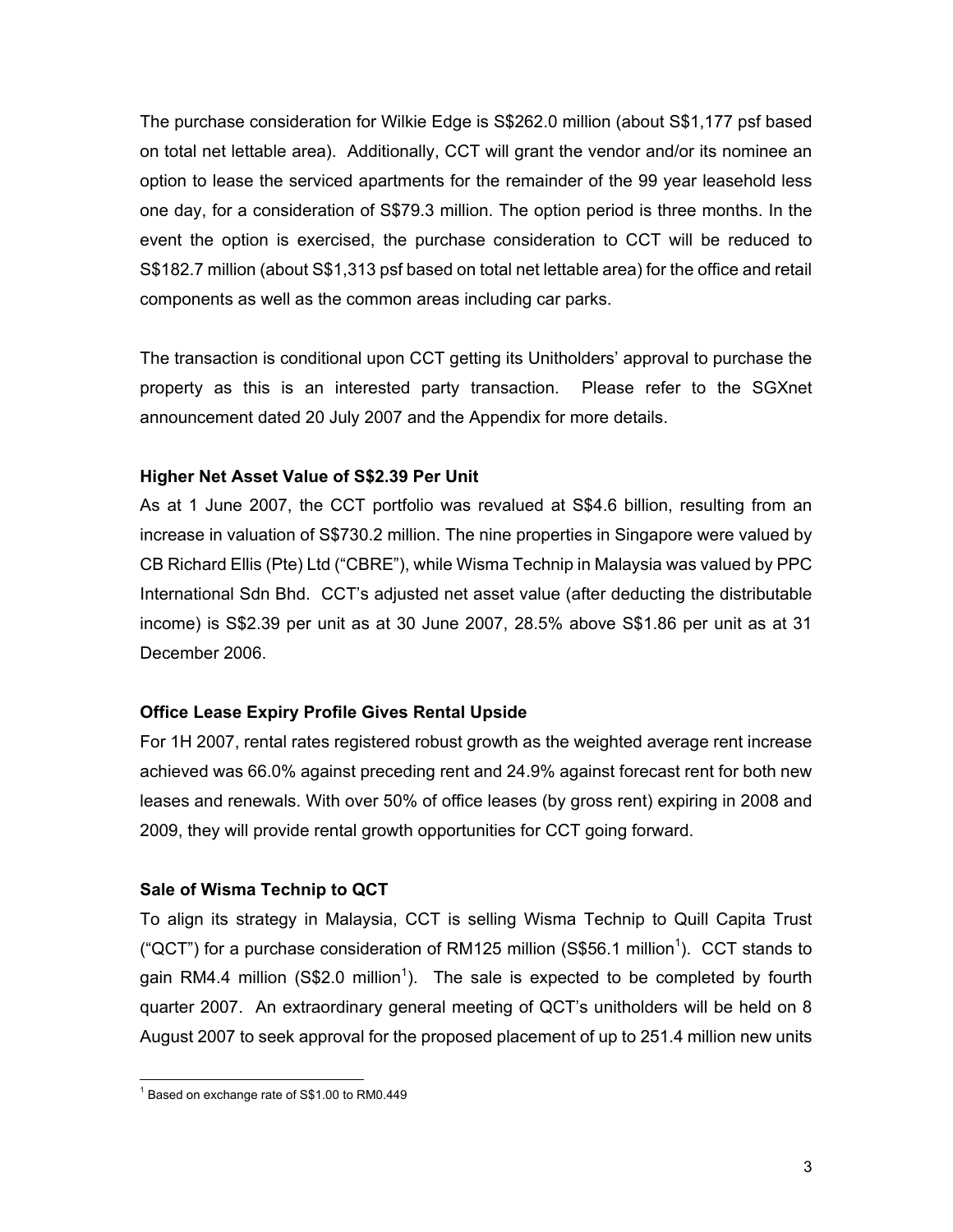in QCT and the proposed increase in the existing approved fund size to a maximum of 490.1 million units amongst other resolutions.

#### **Looking Ahead**

CCT will continue to benefit from the strong rental reversions in its portfolio due to the robust office rental growth in Singapore over the next two years. The completion of the Raffles City asset enhancement work by the end of 2007 is expected to generate additional income for the trust. On the acquisition front, CCT has diversified into other geographical markets such as Malaysia via Quill Capita Trust. As the prospects of office market rentals in Asia remain positive, CCT will look at acquiring commercial assets in Asia including Vietnam.

-END-

## **About CapitaCommercial Trust** (www.cct.com.sg)

CCT is Singapore's first commercial REIT with a market capitalisation of S\$4.0 billion based on the closing price of S\$2.90 per unit on 19 July 2007. It aims to own and invest in real estate and real estate-related assets which are income producing and used, or predominantly used, for commercial purposes. CCT currently owns a S\$4.6 billion portfolio with nine prime properties in Singapore's Central Business District and Downtown Core and, an office asset in Kuala Lumpur's Golden Triangle. The properties are Capital Tower, 6 Battery Road, HSBC Building, Raffles City (60% interest through RCS Trust), Starhub Centre, Robinson Point, Bugis Village, Golden Shoe Car Park and Market Street Car Park in Singapore, and Wisma Technip (through an investment in junior bonds) in Kuala Lumpur. In addition, CCT is a substantial unitholder of QCT with a 30% stake and has committed to take a 7.4% stake in Malaysia Commercial Development Fund (MCDF). QCT is a commercial REIT listed on the Bursa Malaysia Securities Berhad, with an initial portfolio of four commercial properties in Cyberjaya. MCDF is CapitaLand's first and largest Malaysia private real estate fund, with focus on real estate development properties primarily in Kuala Lumpur and the Klang Valley.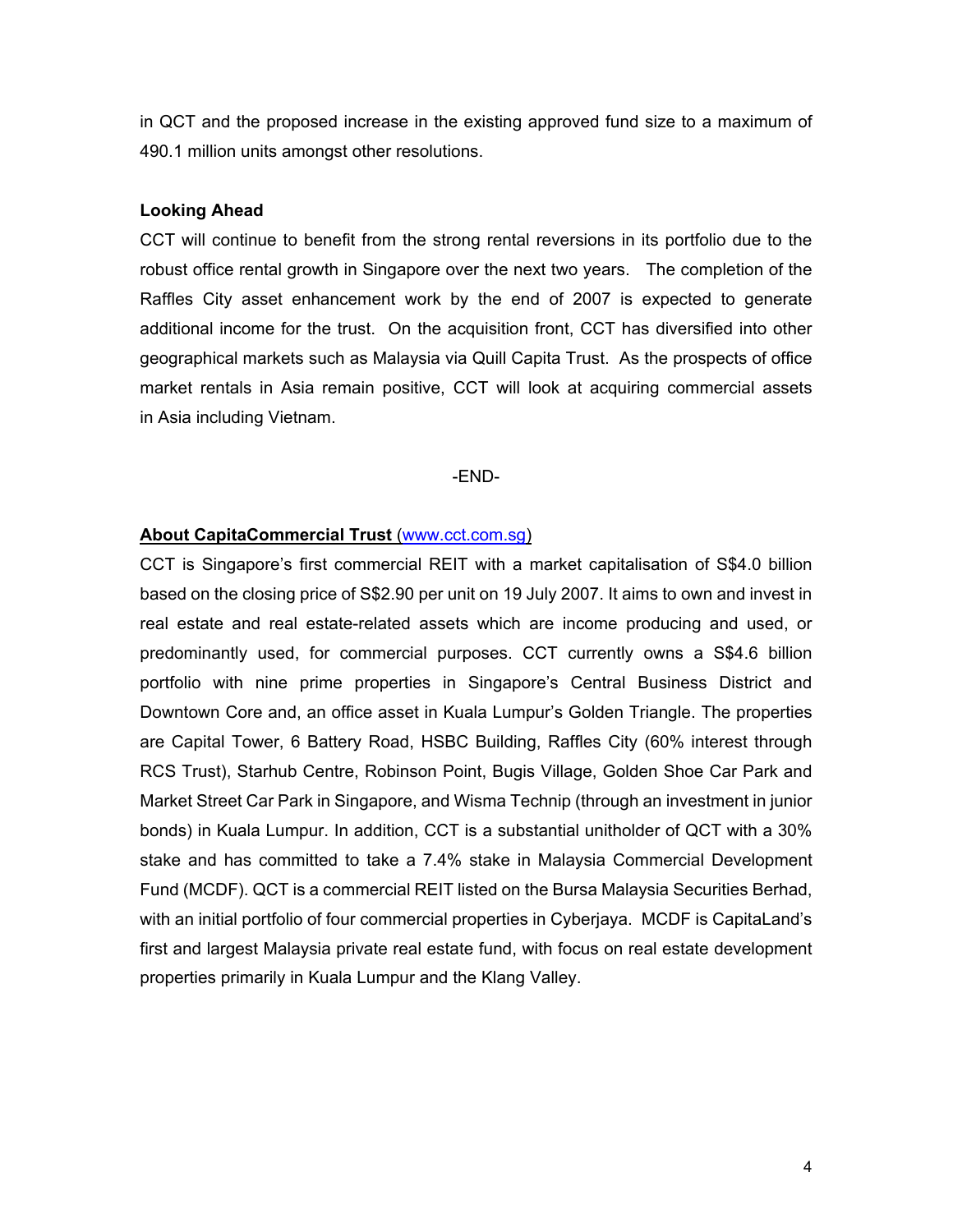CCT has been accorded an "A3" corporate rating with a stable rating outlook by Moody's Investor Service. CCT is managed by an external manager, CapitaCommercial Trust Management Limited, which is an indirect wholly-owned subsidiary of CapitaLand Limited, one of the largest listed real estate companies in Asia.

**\_\_\_\_\_\_\_\_\_\_\_\_\_\_\_\_\_\_\_\_\_\_\_\_\_\_\_\_\_\_\_\_\_\_\_\_\_\_\_\_\_\_\_\_\_\_\_\_\_\_\_\_\_\_\_\_\_\_\_\_\_\_\_\_\_\_\_\_\_\_** 

#### **Issued by:**

# **CapitaCommercial Trust Management Limited**

(Company registration no. 200309059W)

| <b>Media Contact</b>               | <b>Analyst &amp; Investor Contact</b> |
|------------------------------------|---------------------------------------|
| Julie Ong                          | Ho Mei Peng                           |
| DID: (65) 6826 5812                | DID: (65) 6826 5586                   |
| Mobile: (65) 9734 0122             | Mobile: (65) 9668 8290                |
| Email: julie.ong@capitaland.com.sq | Email: ho.meipeng@capitaland.com.sq   |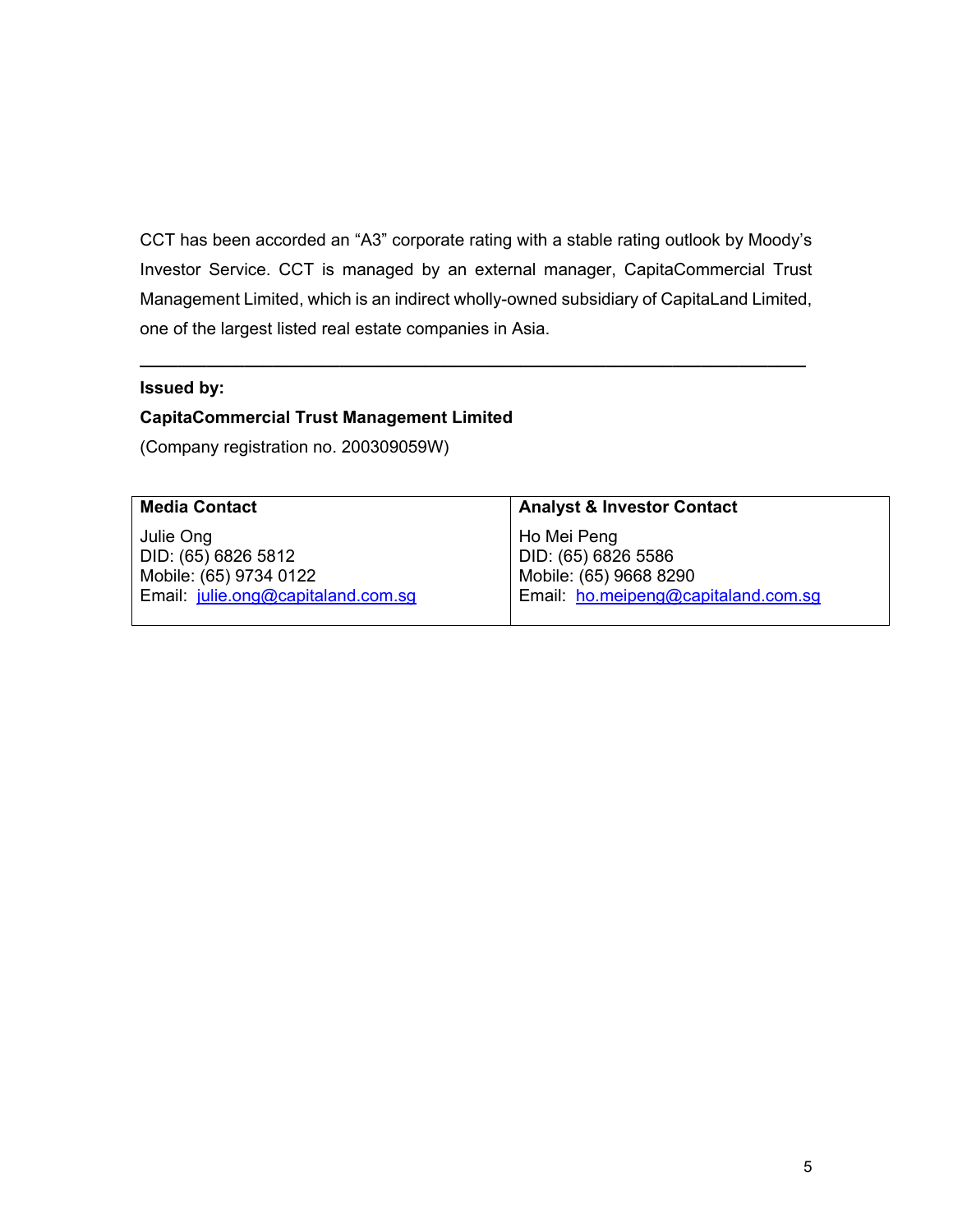## **Appendix**

# **Wilkie Edge (WE)**

#### **Location**

- 1. Wilkie Edge is a proposed 12-storey mixed development located along Selegie Road, at its junction with Wilkie Road at the fringe of the Downtown Core. Set in the heart of the Arts, Culture, Learning and Entertainment hub of downtown Singapore, Wilkie Edge is within a 10-minute walk from Dhoby Ghaut MRT station, the only MRT interchange in Singapore for the North-South and North-East MRT Line.
- 2. Urban Redevelopment Authority's plan to transform Selegie / Bras Basah / Bugis area into an Arts, Culture, Learning and Entertainment hub is expected to inject life and vibrancy in the vicinity. Shopper traffic will also be spurred by students and expatriate staff from Singapore Management University (SMU) campus located nearby. As such, it is expected that the development when completed, will benefit from the stream of both locals and tourists attracted to that area.

#### **Details of Proposed Development**

- 1. Wilkie Edge is a proposed 12-storey mixed development with a total gross floor of about 29,812 sq m, comprising:
	- Retail offerings on levels 1 and 2
	- Office from levels 3 to 8
	- Serviced Apartments with 154 apartment units from levels 6 to 12; and approximately 215 car park lots at basements 1 and 2
- 2. Key details of the proposed development:

| <b>Land Plot</b>                      | Lot 230C TS 19                                                                                                                                 |
|---------------------------------------|------------------------------------------------------------------------------------------------------------------------------------------------|
| <b>Land Tenure</b>                    | 99 year lease wef 21 February 2006                                                                                                             |
| Site Area (sq m)                      | 7,097                                                                                                                                          |
| <b>Plot Ratio</b>                     | 4.2                                                                                                                                            |
| Gross Floor Area (sq m) <sup>1</sup>  | 29,812                                                                                                                                         |
| Net Lettable Area (sq m) <sup>1</sup> | Office: 9,588<br>Retail: 3,396 (inclusive of 155 sq m of outdoor<br>recreational area)<br>Serviced Apartments: 154 rooms<br>(option for lease) |
| <b>No. of Car Park Lots</b>           | Approximately 215                                                                                                                              |
| <b>TOP</b>                            | End Oct 2008                                                                                                                                   |

Note:

(1) subject to change